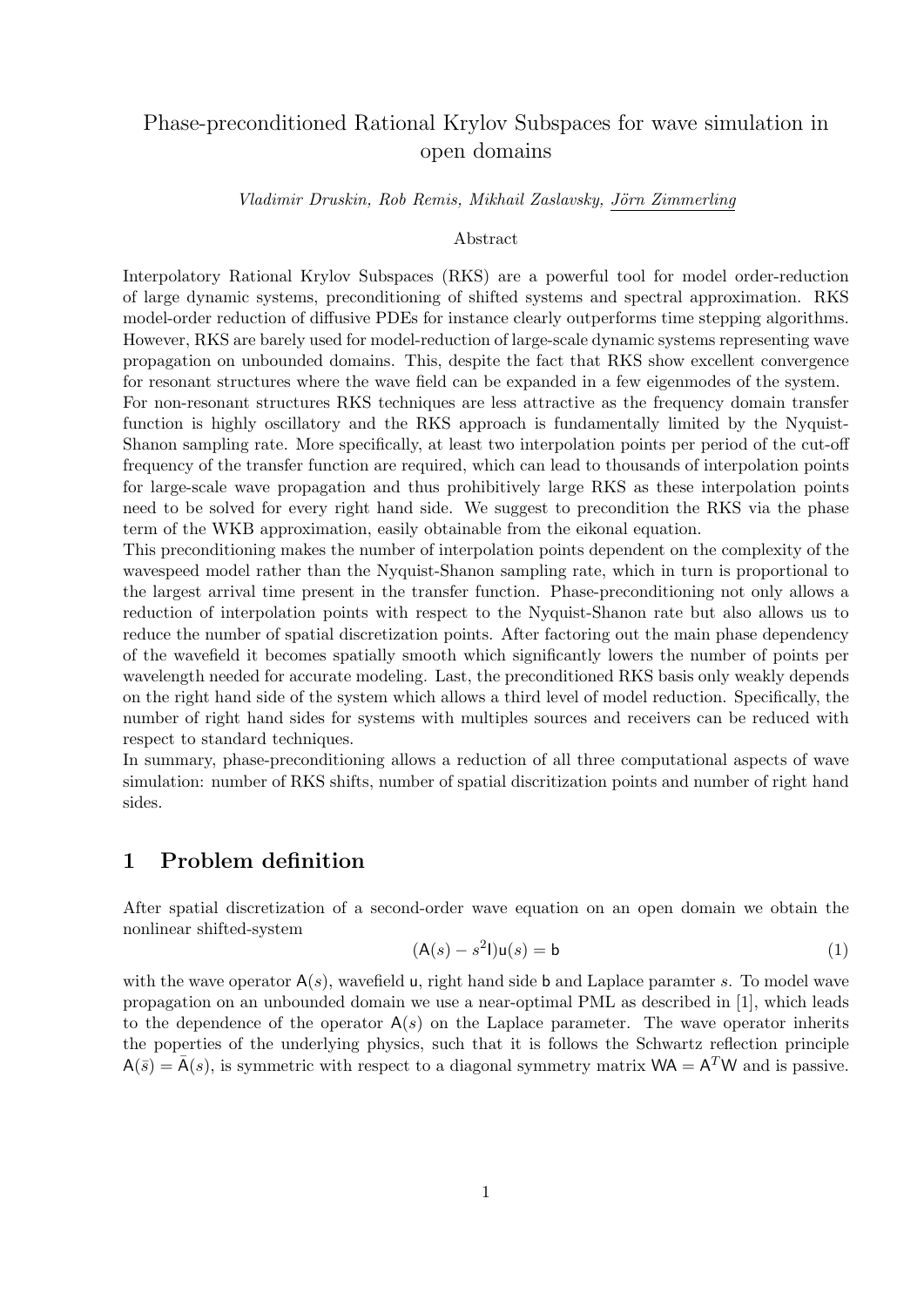The symmetry and Schwarz reflection principle can be used to design a structure preserving rational Krylov subspace method that interpolates the original problem tangentially for coinciding source and receiver locations. Such an approach works well if the Hankel singular values of the system decay rapidly, meaning that only a few modes contribute to the solution as is the case for resonating structures with a few excited and observable modes [2]. Then the frequency domain response is well-described by a low-degree rational function and a rational Krylov technique will therefore quickly capture the desired wave field response. For waves characterized by large travel times, however, this may no longer be the case, since such responses are highly oscillatory in the frequency domain and sampling should at least take place at half the Nyqvist-Shanon sampling rate. As an illustration, consider a coinciding source/receiver pair with a reflector located at a travel time of  $T<sup>arr</sup>/2$  away from the source. A transmitted pulse will arrive (without distortion) at the receiver after  $T<sup>arr</sup>$ , so that the receiver measures the source wavelet convolved with  $\delta(t - T<sup>arr</sup>)$ . In the frequency domain this translates to multiplication with  $\exp(-sT<sup>arr</sup>)$ , which means that according to the Nyquits-Shanon sampling theorem the maximum frequency domain sampling distance is  $\Delta\omega = \frac{\pi}{T^{\text{arr}}}$ . Clearly, the number of required frequency domain samples increases as the travel time increases leading to prohibitory large rational Krylov subspace approximations for these fields.

## 2 Phase Preconditioning

Intuitively we want the size of the Krylov subspace to depend on the complexity of the wavespeed model rather then the largest arrival time. To achieve this we propose to precondition the rational Krylov subspace method with the phase term obtained from the eikonal equation  $|\nabla \mathsf{T}_{eik}(x)|^2 =$ 1  $\frac{1}{c(x)^2}$ , with wave speed  $c(x)$ . Every vector of the RKS is decomposed into a spatially smooth incoming and outgoing field amplitude by factoring out the WKB-phase term. More specifically, we decompose a single frequency solution  $u(s_i)$  as

$$
\mathbf{u}(s_j) = g(s_j \mathbf{T}_{\text{eik}}) \mathbf{u}_{\text{out}}(s_j) + g(\bar{s}_j \mathbf{T}_{\text{eik}}) \mathbf{u}_{\text{in}}(s_j),\tag{2}
$$

where  $g(sT_{\text{eik}})$  is the WKB phase term. At evaluation of the reduced-order model all field amplitudes are then phase-corrected with the phase corresponding to the WKB-phase term of the evaluation frequency. The reduced-order solution can then be represented as

$$
\mathbf{u}_m(s) = g(s\mathsf{T}_{\text{eik}}) \sum_{j=1}^m a_j(s)\mathsf{c}_{\text{out}}(s_j) + g(\bar{s}\mathsf{T}_{\text{eik}}) \sum_{j=1}^m d_j(s)\mathsf{c}_{\text{in}}(s_j),\tag{3}
$$

were  $g(sT_{\text{eik}})$  denotes the phase term of the WKB approximation and the coefficients  $a_i(s)$  and  $d_i(s)$  follow form a Galerkin condition. Clearly this makes the basis of the rational Krylov subspace frequency dependent, which is necessary in order to precondition a spectral problem like equation (1) for all shifts s. Doing so can be seen as spectral weighting were the residues associated with poles far away from the evaluation frequency are deweighted by projecting the operator  $A(s)$  onto the frequency dependent subspace. Spectral problems can in principle not be preconditioned by one preconditioner for all shifts s, as one can in practice not achieve perfect pole zero cancellation. Thus, convergence of a RKS method can only be enhanced by increasing the subspace size, which is computaionally advantageous if the computational cost is dominated by solving shifted systems rather then projection of the operator onto the subspace, as is the case in the cosidered example of wave operators. This is the central idea of the presented approach.